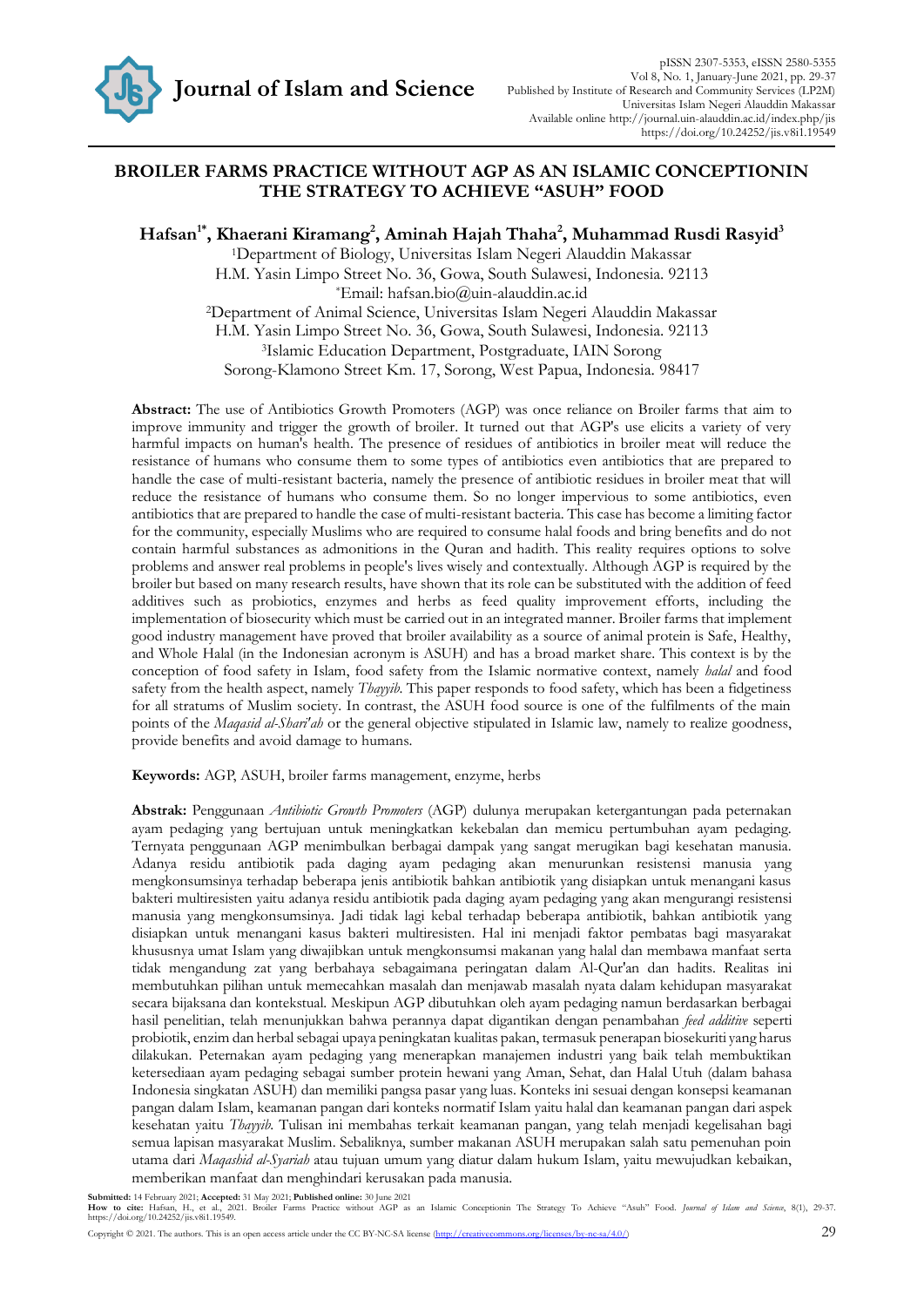Kata kunci: AGP, ASUH, manajemen peternakan ayam pedaging, enzim, herbal

#### **Introduction**

The Al-Qur'an has revealed many scientific signs as a method of exploring nature and life, including food, because of the critical role of food in maintaining life and supporting one's health. God set about eating in the Qur'an 27 times in various contexts and meanings. When talking about the food eaten (the object of the commandment), always emphasize one of the properties of halal (may) and thayyib (good) (Thabrani 2014; Nuraini 2018; Departemen Agama RI 2020). One of the explicit statements of the Qur'an in Surah An-Nisa which translates: "Then eat (the halal) as a delicious delicacy, again good in the end" (Q.S. an-Nisa': 4), explained that the recommended food is delicious and should have a favourable effect on eating (Departemen Agama RI 2020).

The halalness of food is an absolute requirement which the Qur'an always underlines. Besides, the Qur'an also requires that foods with thayyib nature. Therefore, the Qur'an explicitly forbids food if it can harm human health (Ali 2016; Andriyani 2019). This can be considered as a preventive step in the Islamic conception to protect human health from the harmful effects that these foods can cause. This further shows the existence of scientific signs of the Qur'an regarding halal and good food, considering that the Qur'an was revealed long before there was scientific evidence regarding the content of substances that can cause various kinds of diseases that are contained in foods. The (Nuraini 2018; Andriyani 2019).

Once the importance of food for life so that God governs the issue firmly in the Koran. To maintain the quality of food that the community will consume, all food industry players, including animal husbandry products, need to target to produce quality products. Quality animal food products are produced through a long and comprehensive process, including the origin of the ingredients and producing these materials. Producing animal food such as broiler is a comprehensive process from seed, feed and maintenance to post-harvest processes (Bolan et al., 2010; Sharma 2010; Sassi et al., 2016; Hakim et al., 2020).

Various factors determine productivity broiler as livestock commodities which have promising prospects. Chicks, feed, vaccines/drugs, vitamins as well as maintenance and labour environment are all factors that must be able to be managed well by the manufacturer to achieve maximum production yields (Bolan et al., 2010; Omar et al., 2012; Hussain et al., 2015). Feed as an essential factor in the broiler farming industry's success has become the focus of treatment to ensure broiler weight gain and benefit producers. The use of AGP in feed has been a long-term dependency by farmers. It aims to increase endurance and immunity, spur growth, and increase ration efficiency and increase production (Dibner & Richards 2005).

On the other hand, their use can leave residues in stock rising products (Agyare et al., 2019; Lin et al., 2013) and a very harmful impact on humans, namely residual antibiotics in broiler meat will reduce the resistance of humans who consume them to some types of antibiotics that are prepared to handle cases of infectious diseases (Brown et al., 2017). Antibiotic resistance is a worldwide health threat. Antimicrobial resistance can be a serious problem if there are no global control efforts. Based on the survey results, it is known that at least 700,000 people die every year and it is estimated that by 2050 antimicrobial resistance will become the number 1 killer in the world, with a death rate reaching 10 million people per year (WHO, 2019).

Recognizing the many negative impacts caused by anti-microbial resistance, then since 2017, the World Health Organization (WHO) called on various parties such as the general public, health professionals, Government, farmers, veterinarians, food and feed industry to raise awareness of reducing the range of actions that can lead to anti-microbial resistance (WHO, 2017). Ban on the use of AGP in Indonesia through Permentan No. 14/2017 regarding the Classification of Veterinary Drugs, since 1 January 2018 the Government has banned AGP in the feed. This ban also strengthened by Permentan No. 22/2017 Registration and Circulation of feed, which requires the statement did not use the AGP in the formula feed produced for manufacturers who will register the feed. This condition further strengthens efforts to find alternative solutions for AGP through research, both at the government and university levels, to ensure food safety for the community (Direktorat Kesehatan Hewan, 2018).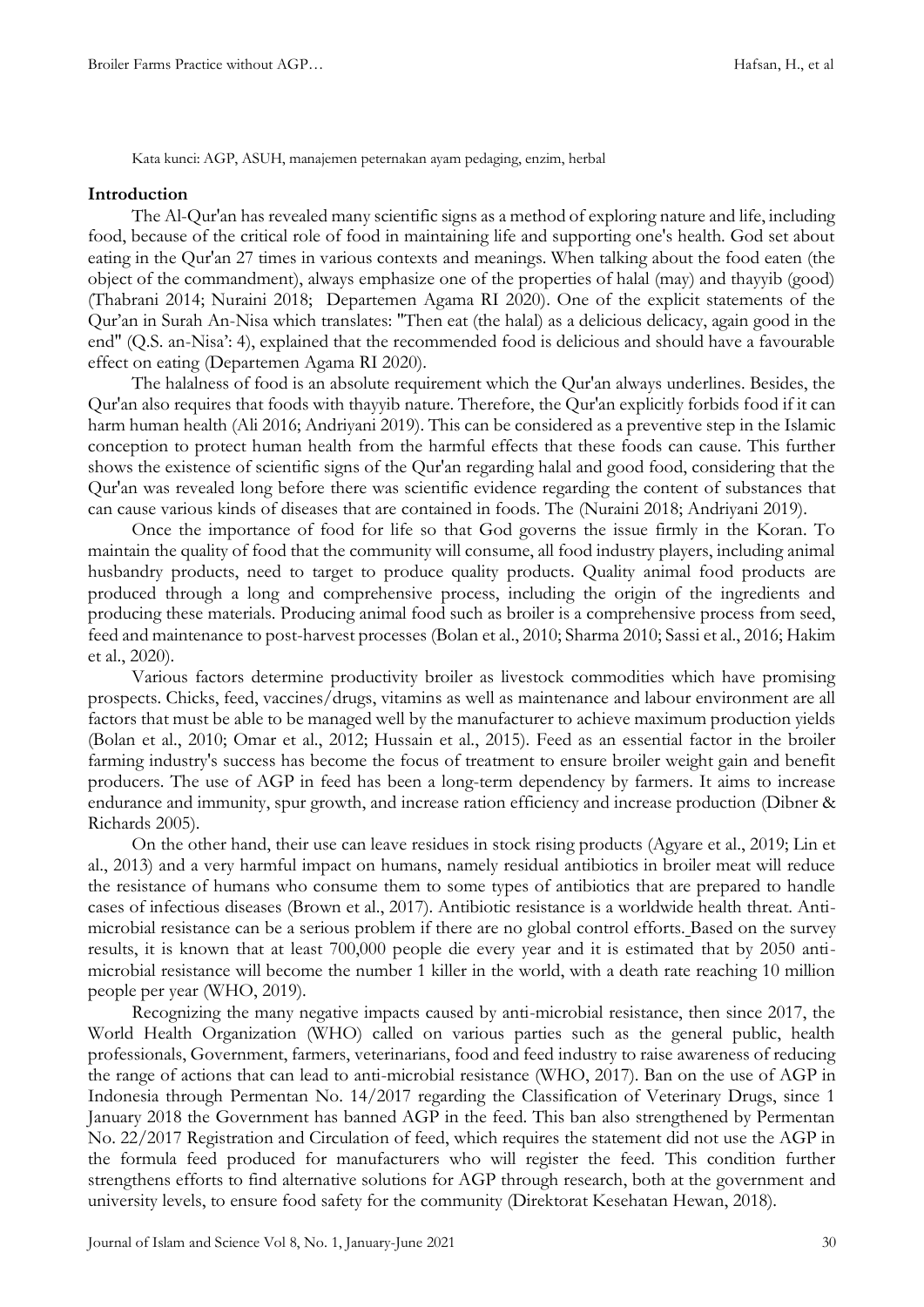Alternatives to AGP use have been found through various studies that have been carried out, ranging from administering herbs, enzymes, essential oils, organic acids, and probiotic-prebiotic combinations. Feed supplementation with feed additive ingredients has been shown to increase feed efficiency, eliminate bacterial infections in the digestive tract to support maximum production results, accompanied by the implementation of standardized livestock management through consistent and comprehensive biosecurity, is the key to increasing broiler productivity which will ensure the availability of broiler meat as a safe, healthy, whole and Halal (in Indonesian: ASUH) source of animal protein so that it meets the conception of halal and Thai food(Omar et al., 2010).

Various studies have revealed alternative alternatives to growth supplements, including the provision of Phyto biotics (herbal ingredients that show a tendency to increase carcass weight and decrease the percentage of abdominal fat by administering Phyto biotics regularly every two days. (Kiramang et al., 2019). Application of probiotic Bacillus sp. in poultry showed a tendency to increase carcass weight and decrease abdominal fat percentage (Hidayat et al., 2016). The use of the prebiotic inulin of the Dahlia flower tuber (Dahlia variabilis) improved the carcass percentage value, chest percentage, and thigh percentage and reduced broiler abdominal fat content (Massolo et al., 2016). These studies show the great potential that can be developed with good results to replace AGP in poultry so that poultry meat with high nutritional value can be obtained and free from residues that are harmful to human health.

## **The Halalan Thoyyiban Broiler Farm Production**

One of the efforts to increase broiler productivity depends on feed. The addition of antibiotics and growth hormone to poultry feed during the last 50 years has spread worldwide. The increasing number of cases of resistant anti-microbial antibiotics in various countries is a very worrying phenomenon. The possible development of resistant bacterial populations and the side effects of using antibiotics as AGP in livestock has resulted in banning AGP in livestock throughout the European Union and the United States since 1 January 2006. Meanwhile in Indonesia, the Government has officially banned the use of AGP since 1 January 2018.

The concept of Halalan Thayyiban in Islam is understood as Allah's command to consume halal and good food so that its implementation is part of syar'i commands and pious deeds. The concept of Halalan Thoyyiban within the framework of Maqasid Al-Sharia includes extensive aspects that must be discussed and reviewed holistically in order to fulfil the need for food that is Safe, Healthy, Whole and Halal (ASUH) for the Muslim community in particular and the public in general (Rosele et al., 2013). Concerning livestock products, this is in line with the Government's goals and responsibilities in ensuring food safety for consumers, not only for Muslims but also for the entire community (Alqudsi 2014; Farouk et al., 2014; Shahdan et al., 2016).

In interpreting the concept of Halalan Thayyiban in the livestock business, especially broilers, it realizes the implementation of governance that refers to the Maqashid Al-Sharia framework approach. The management of Broiler Farm business management which applies the Maqashid Al-Sharia system approach initiated by Abu Al Maali Al Juwaini will regulate the entire production process at five maqashid levels, namely emergency (necessity), *al-hajjah al-'ammah* (public need), *al-makrumat* (moral behaviour), *al-mandubat* (suggestions) and what is not stated in the nash (Wibowo, 2011). Likewise, the materials used in the production process are DOC, feed, tool materials as a production chain must refer to the concept of halalan thoyyiban to guarantee protection for human benefit (Omar & Jaafar 2011; Alqudsi, 2014; Shahdan et al., 2016).

## **Herbs and Applications as A Replacement For**

Herbs are additive phytogenic feed from plants that are added to animal feed to increase livestock productivity. Phytogenics are also classified as natural growth promoters or non-antibiotic growth promoters derived from herbs, spices and other plant parts that contain various active substances in each part of the plant. Herbal addition can be given in the form of plant parts in powder, granules or liquid (Hashemi & Davoodi, 2012; Khattak et al., 2014; Dhama et al., 2015).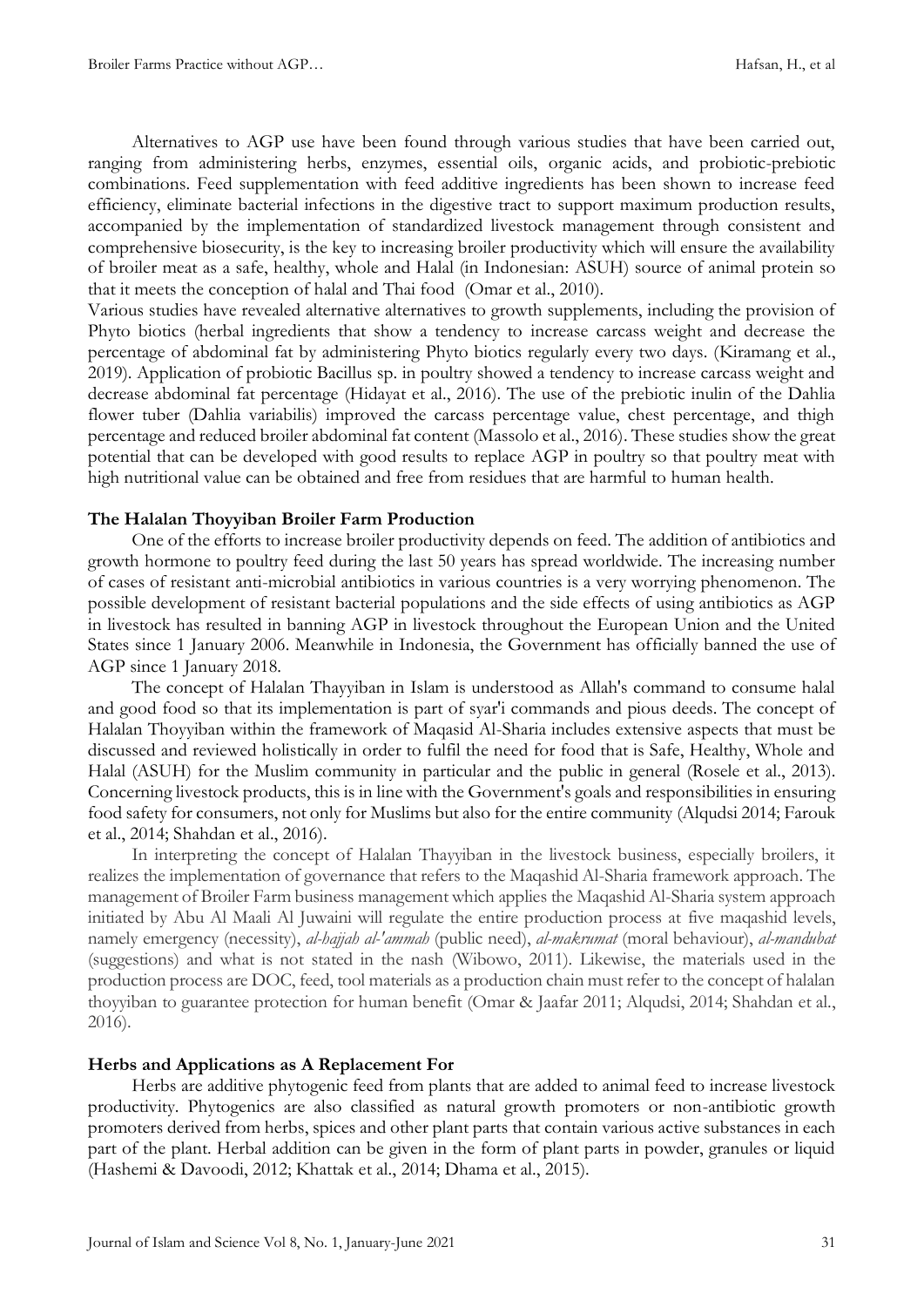Various studies have shown that herbs can increase the performance and productivity of broilers. However, further research still needs to be developed to obtain the level of effectiveness, optimal dosage, and each compound's workings in the herbs. The workings of each active compound contained in herbs are different, but in general, herbal administration can replace AGP as a natural antibiotic that is not harmful to livestock (Hashemi & Davoodi 2012; Vinus et al., 2018). Herbs can also improve the digestive tract's performance, regulate the immune system, change digestive morphology, increase nutrient utilization, and increase livestock performance levels (Bozkurt et al., 2014; David et al., 2015; Giannenas et al., 2018). Herbs as phytogenic have shown that an anti-microbial, antioxidative, anticoccidial, provides an immunogenic effect in poultry feed. The addition of herbs in feed can also increase feed palatability, protect the oxidative damage of feed fats, improve digestibility and absorption of food substances in the digestive tract. Giving herbs also showed an increase in gastrointestinal function by decreasing the number of colonies of harmful bacteria, reducing fermentation, reducing digestive activity associated with the lymphatic system and high nutrient absorption in the caecal. Besides, some active herbal compounds can also increase mucus fluid production (Abbasnia et al., 2020).

Huang, Zhang, and Zhao (2009) reported Chinese herbal medicines: bupleurum, atractylodes, paeonia, glycyrrhiza, psoralea, mentha, poria and gypsum can be alternatives to antibiotics to reduce heat stress and promote growth in commercial livestock and poultry. Based on these results, Paeonia, glycyrrhiza, psoralea compounds containing phenol high where bioactive substances dissolved, being glycyrrhiza, Bupleurum and Paeonia contains levels of prebiotic higher. In contrast, the atractylodes, Paeonia, glycyrrhiza containing unsaturated fatty acids higher as it is known that the bioactive compounds in herbs have many benefits for livestock and poultry, likewise the prebiotic content and unsaturated fatty acids work together in increasing livestock productivity and can increase the body's defences of livestock and poultry.

#### **Enzymes and Applications as Substitute AGP**

Enzymes are substances that can be used as a substitute for Growth-hormone Antibiotics. Enzymes can increase the performance of feed digestion metabolism to increase feed efficiency and productivity of broilers and other livestock based on the results of research that has been conducted to test the ability of enzymes to improve broiler performance (Cowieson et al., 2006; Son & Ravindran, 2012; Chotinsky, 2015; Amerah et al., 2015). Poultry feed ingredients are generally grains which are generally known to have anti-nutrients that can inhibit the absorption of feed nutrients. Addition of enzymes is a safe way to improve feed digestibility (Rutherfurd et al., 2007; Maqsood, 2013; Dosković et al., 2013; Moss et al., 2018).

The addition of enzymes in feed such as xylanase and glucanase is widely applied to nonruminant/monogastric due to the high fibre feed consumed to increase feed digestibility. (Amerah et al., 2012; Cowieson et al., 2010; Munyaka et al., 2016). However, the glucanase enzyme cannot solve the digestive problems and absorption of phosphate in monogastric, especially poultry. Therefore, the application of enzymes in poultry that is often added to feed is an enzyme that can increase poultry's productivity. It is a phytase. Phytase enzyme can break down the bonds between phosphate and phytic acid, which is a complex compound that binds phosphate, thereby reducing the availability of phosphate in the feed (Woyengo et al., 2010; Ptak et al., 2015; Hafsan et al., 2018; Konieczka et al., 2020).

Enzyme supplementation in poultry feed plays an essential role in increasing the availability of nutrients and slowing down the adverse effects of anti-nutritional substances contained in the feed. Several types of enzymes that are commonly added to poultry feed are: phytase works to hydrolyze the phytate in the ration; protease functions to hydrolyze protein; Xylanase works to hydrolyze xylan; pectinase works to break down pectin; lipase works to hydrolyze fat and other enzymes.

## **Probiotic-Prebiotic Symbionts as AGP Replacement Solutions**

With the negative impact of the use of AGP, the researchers began looking for a replacement that is focused on natural ingredients, such as enzymes and herbs, including the use of microbial symbionts that use probiotics and prebiotics as additive materials substitute for antibiotics (Ghadban, 2002; Bagno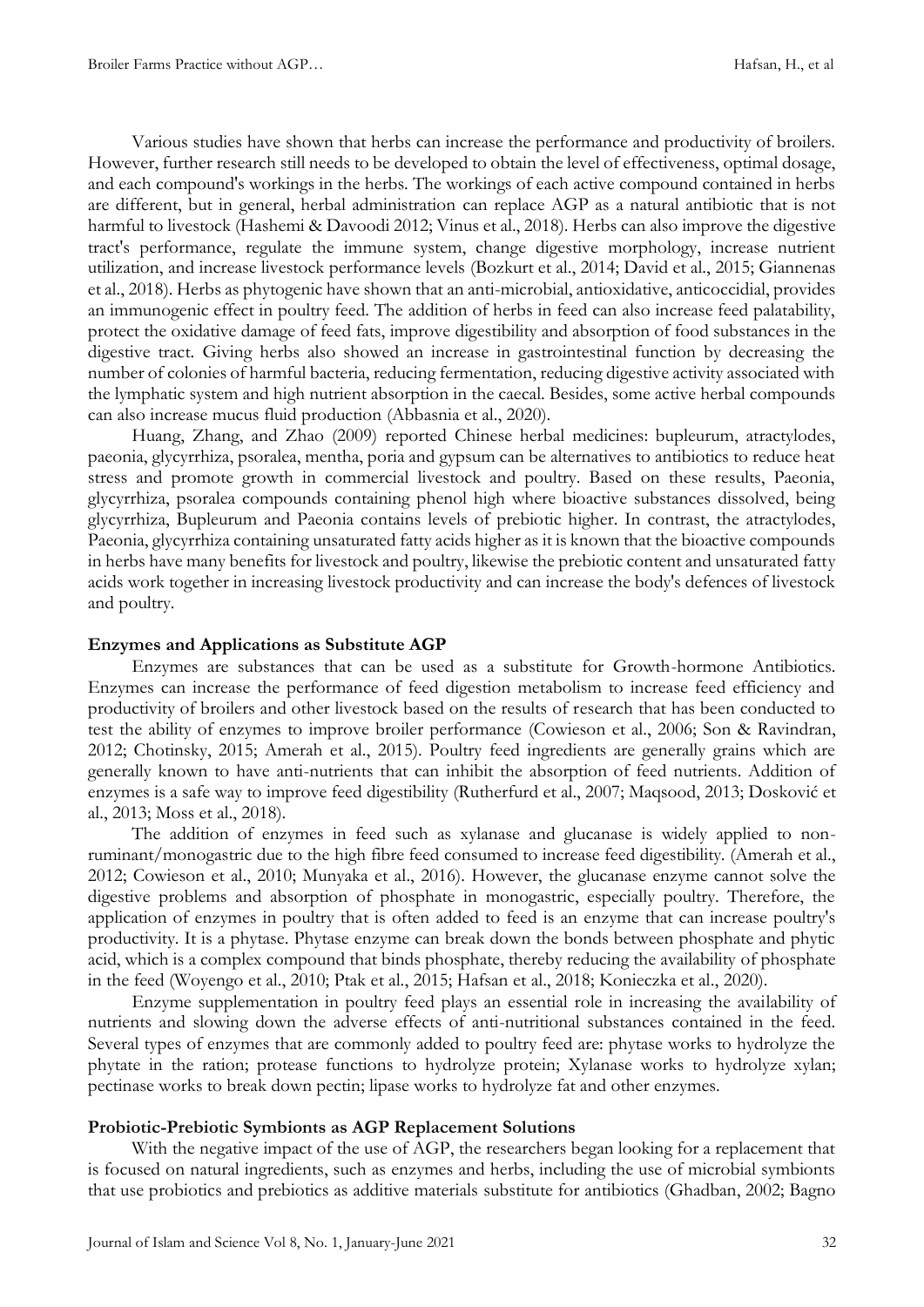et al., 2018; Mehdi et al., 2018). Probiotics are living microorganisms commonly form Lactic Acid Bacteria that may provide a health benefit to the host. Generally, probiotics can improve balance or restore intestinal flora. In poultry, the probiotic lactic acid bacteria were effective as an alternative to AGP (Manafi, 2015). Probiotics are feed additives in the form of beneficial live microbes, by improving the balance of microorganisms in the digestive tract (Mookiah et al., 2014; Mehdi et al., 2018; Siwek et al., 2018). Probiotic treatment has several objectives: to promote growth, improve feed digestibility, increase endurance, increase egg production, and improve beneficial microbes (Král et al., 2012; Saiyed et al., 2015; Dunislawska et al., 2017; Al-Khalaifa et al., 2019).

Meanwhile, prebiotics is feed ingredients in fibre that cannot be digested by monogastric livestock (poultry). This fibre can be a trigger for an increase in beneficial bacteria for livestock. Prebiotics are also known as nutrients suitable for good bacteria, but not suitable for less beneficial bacteria. In other words, prebiotics can increase the number of beneficial bacteria in the gut (Gibson, 1998; Kim et al., 2011; Cengiz et al., 2012; Wahyuni et al., 2019).

Exploring probiotics, prebiotics, and combining both as additive materials substitute for antibiotics in broiler chicken rations is exciting research and do not stop. The use of Starbio probiotics as much as 2.5 grams/kg of ration provides better and efficient broiler chickens performance (Zainuddin et al., 2004). Mookiah et al. (2014) reported that 5 g/kg IMO prebiotics, probiotics and their combination as a synbiotic were effective in improving broiler chickens' performance and increasing the beneficial bacteria and fatty acids. Some examples of commercial probiotic and prebiotic products include Temban, Biovet and Biolacta. The three examples of probiotics and prebiotics are available in liquid form and used for use through drinking water.

The working principle of probiotics are probiotic bacteria Lactobacillus and Bifidobacterium) work anaerobically produce lactic acid so that the digestive tract's pH down and hinder the development and growth of pathogenic bacteria. Probiotic bacteria inhabit the digestive mucosa, which also changes the composition of the bacteria present in the digestive tract. Other functions are maintaining the balance of the gastrointestinal microflora, suppressing the growth of pathogenic microbes by producing antimicrobial substances (bacteriocins), and increasing competitive exclusion (CE), namely the competitive mechanism between probiotics and pathogenic bacteria both on colony attachment and using nutrients (Neal-McKinney et al., 2012; Hegarty et al., 2016; Cremon et al., 2018).

# **Implementation of Livestock Biosecurity as The Supporting Capacity of Non-AGP Broiler Farms**

Based on animal health, biosecurity is the first defence of disease prevention system against a variety of possible disease-causing microorganisms that are transmitted between animals and from animals to humans and vice versa to minimize negative impacts for society and the environment. The main components of biosecurity of concern consist of isolation measures, traffic control and sanitation. In pursuance of Thaha et al. (2018) There are several factors associated with the spread of pathogenic microorganisms internally, including the location of poultry farming, community behaviour or habits, public awareness, weak biosecurity, and poultry raising patterns. Meanwhile, the external influencing factors are livestock traffic, production facilities vehicles and erratic climate change.

Biosecurity consists of two words, namely bio, which means life and security, which means security or protection so that biosecurity can be interpreted as controlling or safeguarding living things. Based on an animal health perspective, biosecurity is the initial defence of a disease prevention system against various possible disease-causing microorganisms that are transmissible between livestock and animals to humans and vice versa to minimize negative impacts on society and the environment. Biosecurity aims to minimize disease causes, minimize the relationship between the disease agent and the host to minimize the level of environmental contamination by disease agents (FAO, 2003).

According to Buhman et al. (2007), the main components of biosecurity that are of concern when implementing it in the field consist of isolation measures, traffic control and sanitation. The application of 3-zone biosecurity is based on the lack of awareness of poultry farmers in maintaining hygiene sanitation in their farms, potentially spreading pathogenic microorganisms. If microorganisms' presence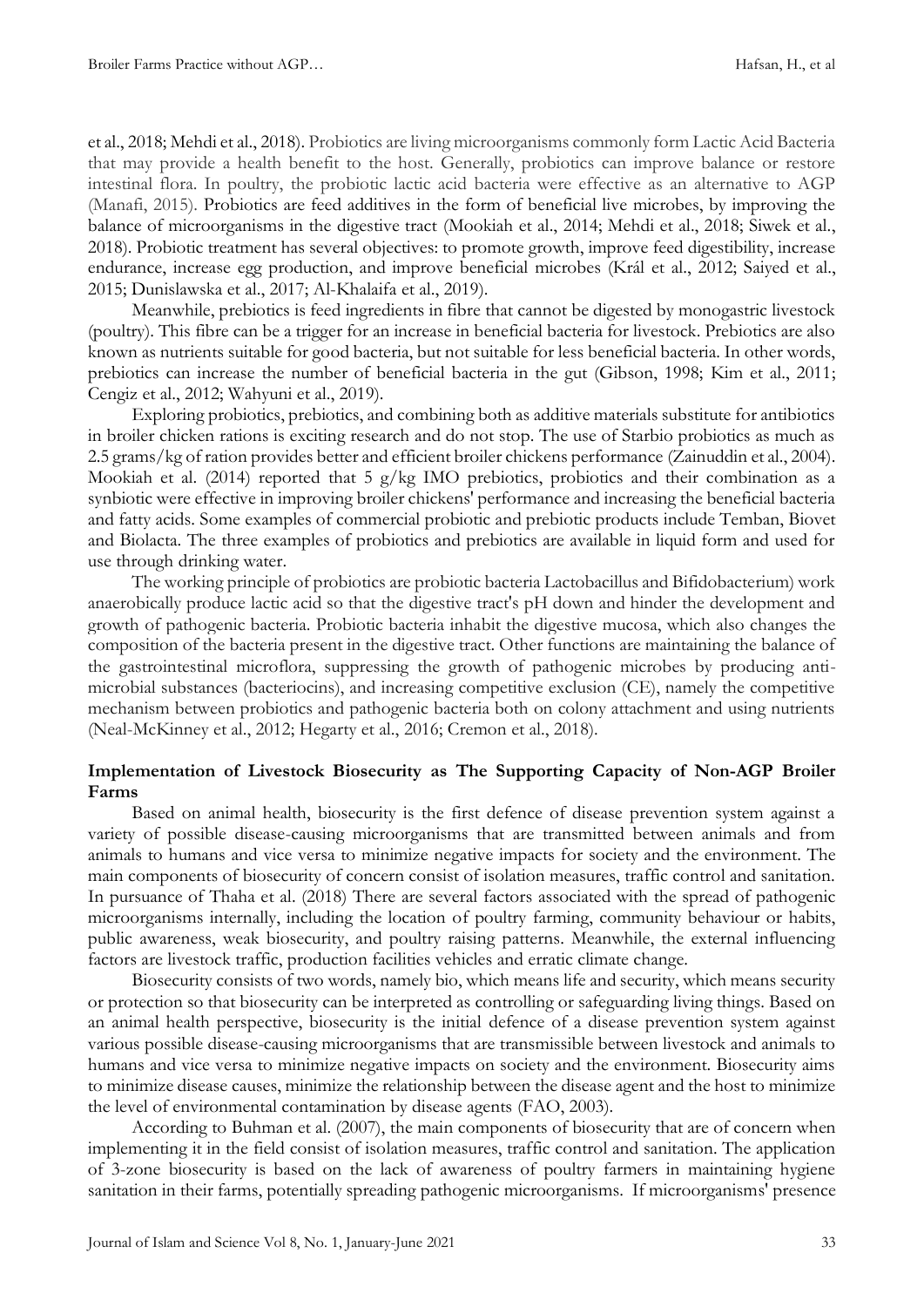can be minimized, antibiotics in the feed as feed supplements and medication can be avoided. 3-zone biosecurity divides the livestock area into 3 (three) zones: red, yellow, and green. This division is a recommendation from the Ministry of Agriculture and FAO (The Food and Agriculture Organization), is to divide the farm into 3 (three) areas, of the area's dirtiest to cleanest area (cage). 3-Zone biosecurity is easy to implement because it does not require a large amount of money, so it is hoped that the breeders will start implementing this maintenance pattern. The application of biosecurity in its entirety can reduce the transmission of poultry disease and save production costs for the purchase of drugs, including antibiotics.

#### **Conclusion**

Alternative solutions to AGP have been found through various studies. Addition of herbs, enzymes and probiotic-prebiotic combinations have been shown to maintain broiler productivity. Feed supplementation with feed additive ingredients has been shown to increase feed efficiency and eliminate bacterial infections in the digestive tract to support maximum production results. Management, along with the implementation of standardized livestock management through consistent and comprehensive biosecurity, is the key to increasing broiler productivity which will ensure the availability of broiler meat as a safe, healthy, whole and Halal (ASUH) source of animal protein so that it meets the conception of halal and *thayyib* food.

#### **References**

- Abbasnia, M., Mosleh, N., Dadras, H., Rezaeianzadeh, G., & Boroomand, Z. 2020. Effect of Different Herbal Preparations on Experimental Viral Respiratory Complex of Broilers: Clinical, Pathological and Ciliary Activity Aspects. *Journal of Herbmed Pharmacology*, 9(3), 277–85.
- Agyare, C., Boamah, V.E., Zumbi, C.N., & Osei, F.B. 2019. Antibiotic Use in Poultry Production and Its Effects on Bacterial Resistance'. In *Antimicrobial Resistance - A Global Threat*, IntechOpen.
- Al-Khalaifa. 2019. Effect of Dietary Probiotics and Prebiotics on the Performance of Broiler Chickens. *Poultry Science*, 98(10), 4465–79.
- Ali, M. 2016. Konsep Makanan Halal Dalam Tinjauan Syariah Dan Tanggung Jawab Produk Atas Produsen Industri Halal. *AHKAM : Jurnal Ilmu Syariah*, 16(2), 291–306.
- Alqudsi, S. G. 2014. Awareness and Demand for 100% Halal Supply Chain Meat Products'. *Procedia - Social and Behavioral Sciences*, 130, 167–78.
- Amerah, A. M. 2015. 'Interactions between Wheat Characteristics and Feed Enzyme Supplementation in Broiler Diets'. *Animal Feed Science and Technology*.
- Amerah, A. M., K. Van De Belt., & J. D. Van Der Klis. 2015. Effect of Different Levels of Rapeseed Meal and Sunflower Meal and Enzyme Combination on the Performance, Digesta Viscosity and Carcass Traits of Broiler Chickens Fed Wheat-Based Diets. *Animal*, 9(7), 1131-1137.
- Amerah, A.M., G. Mathis, & C.L. Hofacre. 2012. Effect of Xylanase and a Blend of Essential Oils on Performance and Salmonella Colonization of Broiler Chickens Challenged with Salmonella Heidelberg. *Poultry Science*, 91(4), 943–47.
- Andriyani, A. 2019. Kajian Literatur Pada Makanan Dalam Perspektif Islam Dan Kesehatan. *Jurnal Kedokteran dan Kesehatan*, 15(2), 178-198.
- [Bagno, O. A.,](https://www.cabdirect.org/cabdirect/search/?q=au%3a%22Bagno%2c+O.+A.%22) [Prokhorov, O. N.,](https://www.cabdirect.org/cabdirect/search/?q=au%3a%22Prokhorov%2c+O.+N.%22) [Shevchenko, S. A.,](https://www.cabdirect.org/cabdirect/search/?q=au%3a%22Shevchenko%2c+S.+A.%22) [Shevchenko, A. I.,](https://www.cabdirect.org/cabdirect/search/?q=au%3a%22Shevchenko%2c+A.+I.%22) & [Dyadichkina, T. V.2](https://www.cabdirect.org/cabdirect/search/?q=au%3a%22Dyadichkina%2c+T.+V.%22)018. Use Of Phytobioticts In Farm Animal Feeding. *Sel'skokhozyaistvennaya Biologiya*, 53(4), 687-697.
- Bolan, N.S., Szogi, A.A., Chuasavathi, T., Seshadri, B., Rothrock, M.J., & Panneerselvam, P. 2010. Uses and Management of Poultry Litter. *World's Poultry Science Journal*, 66(4), 673–698.
- [Bozkurt,](https://pubmed.ncbi.nlm.nih.gov/?term=Bozkurt+M&cauthor_id=24570461) M., [N Aysul.,](https://pubmed.ncbi.nlm.nih.gov/?term=Aysul+N&cauthor_id=24570461) [K. Küçükyilmaz.,](https://pubmed.ncbi.nlm.nih.gov/?term=K%C3%BC%C3%A7%C3%BCkyilmaz+K&cauthor_id=24570461) [S. Aypak.,](https://pubmed.ncbi.nlm.nih.gov/?term=Aypak+S&cauthor_id=24570461) [G. Ege.,](https://pubmed.ncbi.nlm.nih.gov/?term=Ege+G&cauthor_id=24570461) [A.U. Catli.,](https://pubmed.ncbi.nlm.nih.gov/?term=Catli+AU&cauthor_id=24570461) [H. Aksit.,](https://pubmed.ncbi.nlm.nih.gov/?term=Aksit+H&cauthor_id=24570461) [F. Cöven.](https://pubmed.ncbi.nlm.nih.gov/?term=C%C3%B6ven+F&cauthor_id=24570461)[, K. Seyrek.,](https://pubmed.ncbi.nlm.nih.gov/?term=Seyrek+K&cauthor_id=24570461) & [M. Cinar.](https://pubmed.ncbi.nlm.nih.gov/?term=Cinar+M&cauthor_id=24570461) 2014. Efficacy of In-Feed Preparations of an Anticoccidial, Multienzyme, Prebiotic, Probiotic, and Herbal Essential Oil Mixture in Healthy and Eimeria Spp.-Infected Broilers. *Poultry Science*, 93(2), 389–399.
- Brown, K., Uwiera, R.R.E., Kalmokoff, M.L., Brooks, S.P.J., & Inglis, G.D. 2017. Anti-microbial Growth Promoter Use in Livestock: A Requirement to Understand Their Modes of Action to Develop Effective Alternatives. *International Journal of Antimicrobial Agents*, 49(1), 12–24.
- Buhman., Marilyn., G. Dewell., & D. D Griffin. 2007. *Biosecurity Basics for Cattle Operations and Good Management Practices (GMP) for Controlling Infectious Diseases*. Nebraska: University of Nebraska-Lincoln Extension.
- Callaway, T.R., Edrington, T.S., Anderson, R.C., Harvey, R.B., Genovese, K.J., Kennedy, C.N., Venn, D.W., & Nisbet, D.J. 2008. Probiotics, Prebiotics and Competitive Exclusion for Prophylaxis against Bacterial Disease. *Animal Health Research Reviews*, 9(2), 217–225.
- Cengiz, Ö., Koksal, B.H., Koksal, O., Yagin, A., Bakirci, S., Beyaz, D., Buyukyoruk, S., & Onol, A.G. 2012. Influence of Dietary Prebiotic Addition on Digestibility and Intestinal Microflora of Young Male Broiler Chickens Exposed to Delayed Feed Access after Hatch. *International Journal of Poultry Science*, 11(6), 408-416.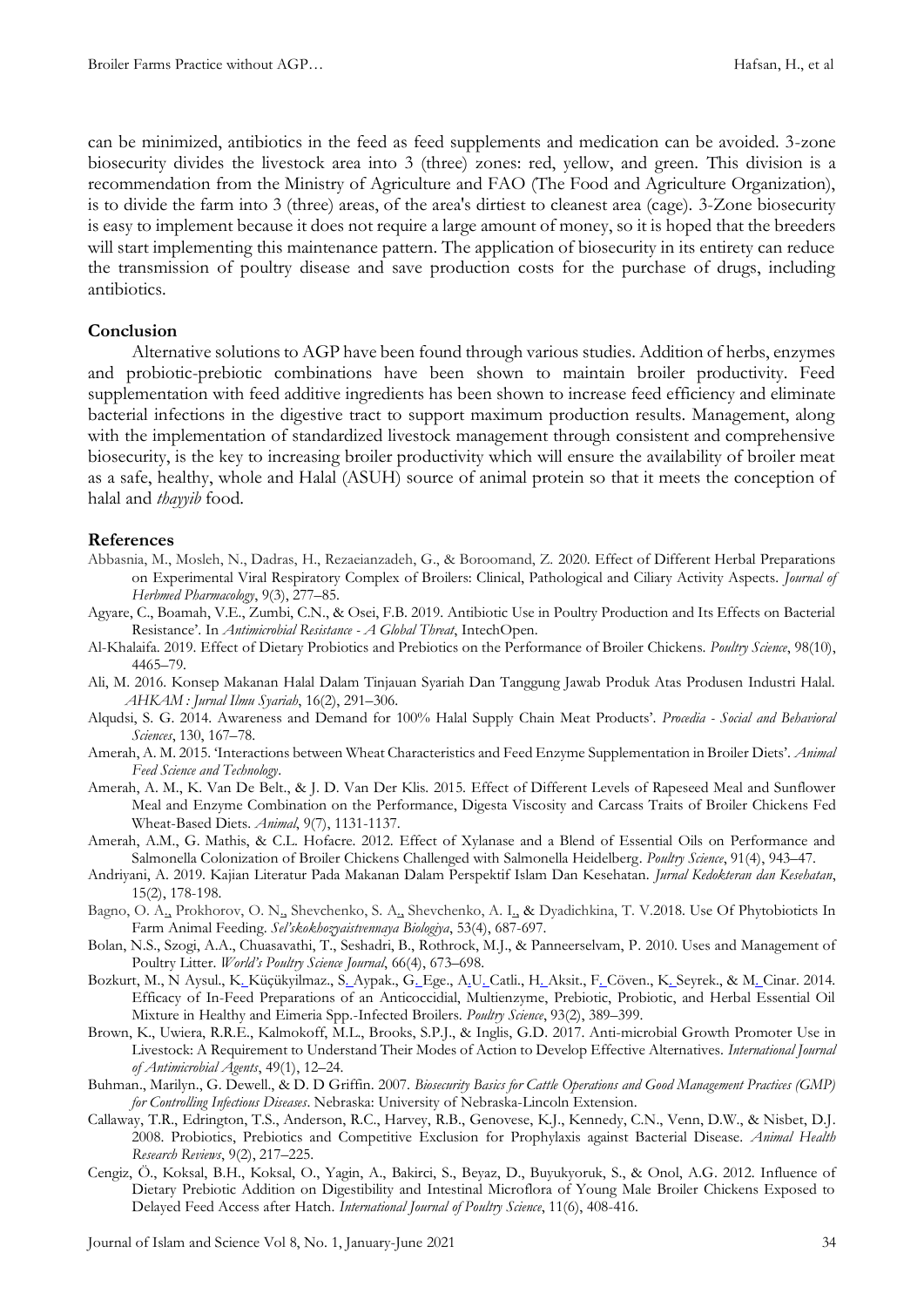- Chotinsky, D. 2015. The Use of Enzymes to Improve Utilization of Nutrient in Poultry Diets. *Bulgarian Journal of Agricultural Science*, 21(2), 429-435.
- Cowieson, A. J, M Hruby, and E. E. M Pierson. 2006. 'Evolving Enzyme Technology: Impact on Commercial Poultry Nutrition'. *Nutrition Research Reviews*.
- Cowieson, A.J., M.R. Bedford., & V. Ravindran. 2010. Interactions between Xylanase and Glucanase in Maize-Soy-Based Diets for Broilers. *British Poultry Science*, 51(2), 246–257.
- Cremon, Cesare, Maria Raffaella Barbaro, Marco Ventura, and Giovanni Barbara. 2018. 'Pre- and Probiotic Overview'. *Current Opinion in Pharmacology*.
- David, L.S., Vidanarachchi, J.K., Samarasinghe, K., Cyril, H.W., & Dematawewa, C.M.B. 2015. Effects of *Moringa* Based Feed Additives on the Growth Performance and Carcass Quality of Broiler Chicken. *Tropical Agricultural Research*, 24(1), 12- 20.
- Departemen Agama RI. 2020. *Al Quran Dan Terjemahan*. Jakarta: Departemen Agama RI.
- Dhama, K., Latheef, S.K., Mani, S., Samad, H.A., Karthik, K., Tiwari, R., Khan, R.U., Alagawany, M., Farag, M.R., Alam, G.M., Laudadio, V., & Tufarelli, V. 2015. Multiple Beneficial Applications and Modes of Action of Herbs in Poultry Health and Production-A Review. *International Journal of Pharmacology*, 11(3), 152–76.
- Dibner, J.J., & J.D. Richards. 2005. Antibiotic Growth Promoters in Agriculture: History and Mode of Action. *Poultry Science*, 84(4), 634-643.
- Ditkeswan. 2019. Kementan dan FAO Dorong Peternak Unggas Terapkan Biosecurity 3 Zona. Kementerian Pertanian.
- Dosković, V., Bogosavljević-Bosković, S., Pavlovski, Z., Milošević, Škrbić, Z., Rakonjac, S., & Petričević, V. 2013. Enzymes in Broiler Diets with Special Reference to Protease. *World's Poultry Science Journal*, 69(2), 343–360.
- Dunislawska, A., Slawinska, A., Stadnicka, K., Bednarczyk, M., Gulewicz, P., Jozefiak, D., & Siwek, M. 2017. Synbiotics for Broiler Chickens - In Vitro Design and Evaluation of the Influence on Host and Selected Microbiota Populations Following in Ovo Delivery. *PLoS ONE*, 12(1), 1-20.
- FAO. 2003. *Biosecurity in Food and Agriculture*. Report on the 17th Session of the committee on agriculture, Rome 31 March –4 April 2003.
- ———. 2019. The State Of The World *The State of Food and Agriculture 2019. Moving Forward on Food Loss and Waste Reduction*.
- Farouk, M.M., Al-Mazeedi, H.M., Sabow, A.B., Bekhit, A.E.D., Adeyemi, K.D., Sazili, A.Q., & Ghani, A. 2014. Halal and Kosher Slaughter Methods and Meat Quality: A Review. *Meat Science*, 98(3), 505-519.
- Ghadban, G. S. 2002. Probiotics in Broiler Production A Review. *Archiv fur Geflugelkunde*. 66(2), 49-58.
- [Giannenas,](https://pubmed.ncbi.nlm.nih.gov/?term=Giannenas+I&cauthor_id=29873243) I., [E. Bonos](https://pubmed.ncbi.nlm.nih.gov/?term=Bonos+E&cauthor_id=29873243)<sup>.</sup> [I. Skoufos.](https://pubmed.ncbi.nlm.nih.gov/?term=Skoufos+I&cauthor_id=29873243), [A. Tzora.](https://pubmed.ncbi.nlm.nih.gov/?term=Tzora+A&cauthor_id=29873243), [I. Stylianaki.,](https://pubmed.ncbi.nlm.nih.gov/?term=Stylianaki+I&cauthor_id=29873243) [D. Lazari.](https://pubmed.ncbi.nlm.nih.gov/?term=Lazari+D&cauthor_id=29873243), [A. Tsinas.](https://pubmed.ncbi.nlm.nih.gov/?term=Tsinas+A&cauthor_id=29873243)[, E. Christaki](https://pubmed.ncbi.nlm.nih.gov/?term=Christaki+E&cauthor_id=29873243)., & [P. Florou-Paneri](https://pubmed.ncbi.nlm.nih.gov/?term=Florou-Paneri+P&cauthor_id=29873243) . 2018. Effect of Herbal Feed Additives on Performance Parameters, Intestinal Microbiota, Intestinal Morphology and Meat Lipid Oxidation of Broiler Chickens. *British Poultry Science*. 59(5), 545-553.
- Hafsan, H., N. Nurjannah., C. Muthiadin., I.R. Azis., A. Ahmad., L. Agustina., & A. Nasir. 2018. 'Phytate Activity Of Thermophilic Bacteria From Sulili Hot Springs In Pinrang District South Sulawesi'. *Scripta Biologica* (36): 1–4.
- Hakim., L. Idris, N. Mahiza Md. Isa., S. M. Tahir., & E. B. Ibitoye. 2020. Effect of Halal and Non-Halal Slaughtering Methods on Bacterial Contamination of Poultry Meat. *Sains Malaysiana*, 49(08), 1947–50.
- Hashemi, S. R., & H. Davoodi. 2012a. Herbal Plants as New Lmmuno-Stimulator 1n Poultry Industry: A Review. *Asian Journal of Animal and Veterinary Advances*, 7(2), 105-116.
- Hegarty, J.W., C. M. Guinane., R. P. Ross., C. Hill., & P. D. Cotter. 2016. Bacteriocin Production: A Relatively Unharnessed Probiotic Trait? *F1000Research*, 5(2587), 1-9.
- Hidayat., M. Nur, R. Malaka., L. Agustina., & W. Pakiding. 2016. Abdominal Fat Percentage and Carcass Quality of Broiler Given Probiotics Bacillus Spp. *Scientific Research Journal*, IV(X): 33–37.
- Huang., Xiaodong., J. Zhang., & Z. Zhao. 2009. Chinese Medicinal Composition for Prevention and Control of Infectious Diseases of Poultry and Livestock, and the Preparation Method and Application Thereof. *Faming Zhuanli Shenqing*.
- Hussain, J., I. Rabbani., S. Aslam., & H.A. Ahmad. 2015. An Overview of Poultry Industry in Pakistan'. *World's Poultry Science Journal*, 71(4), 689–700.
- Jadhav, K., K.S. Sharma., S. Katoch., VK Sharma., & B.G. Mane. 2015. 'Probiotics in Broiler Poultry Feeds: A Review'. *Journal of Animal Nutrition and Physiology*, 1, 4-16.
- Khattak, F., A. Ronchi, P. Castelli., & N. Sparks. 2014. Effects of Natural Blend of Essential Oil on Growth Performance, Blood Biochemistry, Cecal Morphology, and Carcass Quality of Broiler Chickens. *Poultry Science*, 93(1), 132–37.
- Kim, G. B., Y. M. Seo., C. H. Kim., & I. K. Paik. 2011. Effect of Dietary Prebiotic Supplementation on the Performance, Intestinal Microflora, and Immune Response of Broilers. *Poultry Science*, 90(1), 75-82.
- Khaerani, K., M. N. Hidayat<sup>.,</sup> A. Anas<sup>.,</sup> A. H. Thaha., Hafsan<sup>.,</sup> & R. Mappanganro. 2019. Effectivity of Liquid Herbal and Supplemented Frequency on the Body Weight Percentage of the Carcass and Abdominal Fat of Broilers. In *IOP Conference Series: Earth and Environmental Science*, 247, 1-8.
- [Konieczka,](https://onlinelibrary.wiley.com/action/doSearch?ContribAuthorStored=Konieczka%2C+Pawe%C5%82) P., S. A. [Kaczmarek.](https://onlinelibrary.wiley.com/action/doSearch?ContribAuthorStored=Kaczmarek%2C+Sebastian+Andrzej), M. [Hejdysz.](https://onlinelibrary.wiley.com/action/doSearch?ContribAuthorStored=Hejdysz%2C+Marcin), M. [Kinsner.](https://onlinelibrary.wiley.com/action/doSearch?ContribAuthorStored=Kinsner%2C+Misza), D. [Szkopek.](https://onlinelibrary.wiley.com/action/doSearch?ContribAuthorStored=Szkopek%2C+Dominika), & S. [Smulikowska.](https://onlinelibrary.wiley.com/action/doSearch?ContribAuthorStored=Smulikowska%2C+Stefania) 2020. Effects of Faba Bean Extrusion and Phytase Supplementation on Performance, Phosphorus and Nitrogen Retention, and Gut Microbiota Activity in Broilers. *Journal of the Science of Food and Agriculture*, 100(11), 4217-4225.
- Král, M., M. Angelovi., & Ľ Mrázová. 2012. Application of Probiotics in Poultry Production. *Animal Science and Biotechnologies*, 45(1), 55-57.
- [Lin,](https://pubmed.ncbi.nlm.nih.gov/?term=Lin+J&cauthor_id=23461609) J.[, A. A. Hunkapiller.,](https://pubmed.ncbi.nlm.nih.gov/?term=Hunkapiller+AA&cauthor_id=23461609) [A. C. Layton.](https://pubmed.ncbi.nlm.nih.gov/?term=Layton+AC&cauthor_id=23461609)[, Y-J. Chang.,](https://pubmed.ncbi.nlm.nih.gov/?term=Chang+YJ&cauthor_id=23461609) & [K.R Robbins.](https://pubmed.ncbi.nlm.nih.gov/?term=Robbins+KR&cauthor_id=23461609) 2013. Response of Intestinal Microbiota to Antibiotic Growth Promoters in Chickens. *Foodborne Pathogens and Disease*, 10(4): 331–37.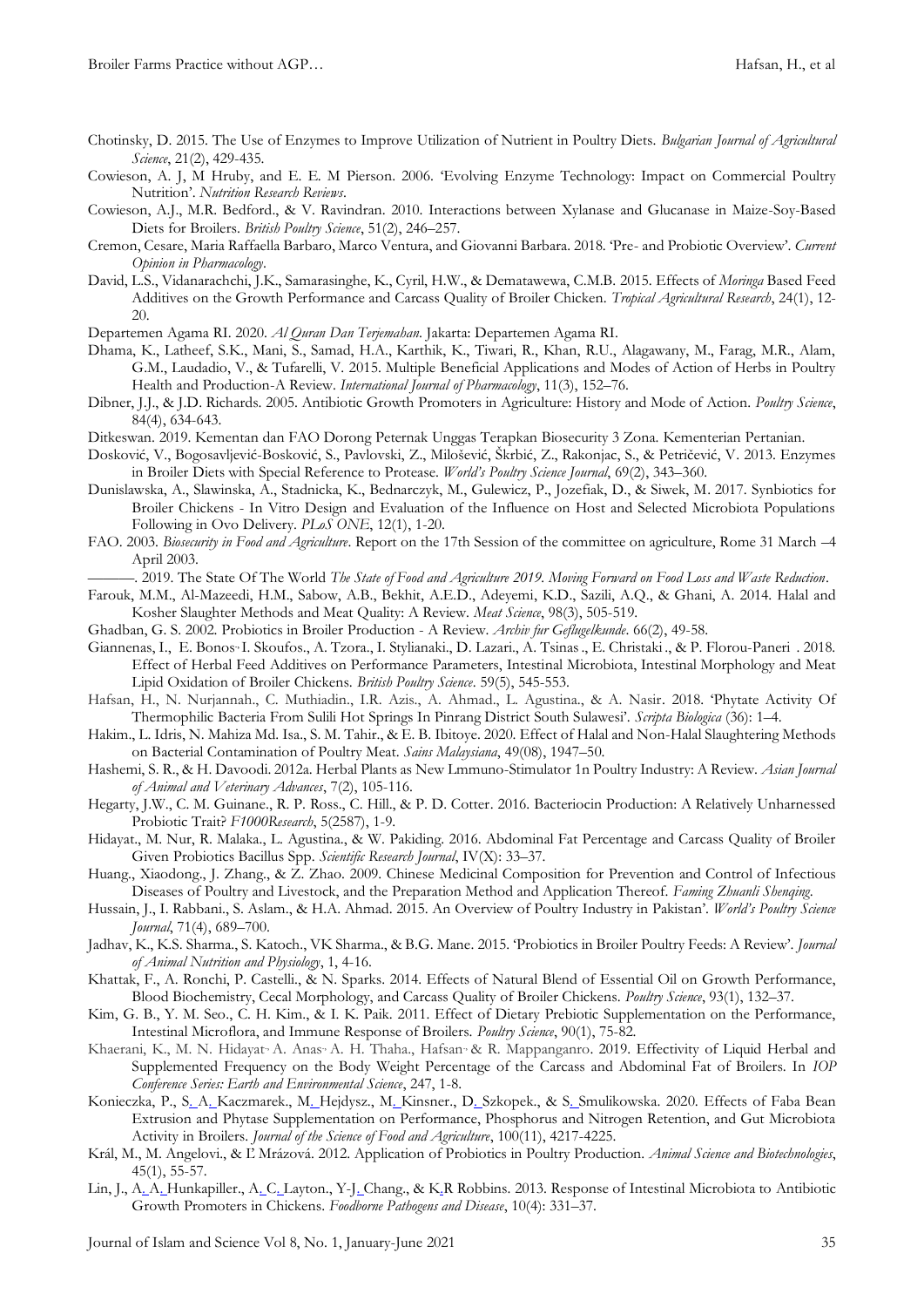- Manafi, M. 2015. Comparison Study of a Natural Non-Antibiotic Growth Promoter and a Commercial Probiotic on Growth Performance, Immune Response and Biochemical Parameters of Broiler Chicks. *Journal of Poultry Science*, 52(4), 274- 281.
- Maqsood, K. 2013. A Review on Role of Exogenous Enzyme Supplementation in Poultry production. *Emirates Journal of Food and Agriculture*, 25(1): 66-80.
- Massolo, R., A. Mujnisa., & L. Agustina. 2016. Persentase Karkas Dan Lemak Abdomial Broiler Yang Diberi Prebiotik Inulin Umbi Bunga Dahlia (*Dahlia variabilis*). *Buletin Nutrisi dan Makanan ternak*, 12(2), 50–58.
- Mehdi, Y., M-P. Lètourneau-Montminy, M-L. Gaucher., Y. Chorfi., G. Suresh., T. Rouissi., S. K. Brar., C. Ĉote., A. A. Ramirez., & S. Godbout. 2018. Use of Antibiotics in Broiler Production: Global Impacts and Alternatives. *Animal Nutrition*, 4(2), 170-178.
- [Mookiah,](https://pubmed.ncbi.nlm.nih.gov/?term=Mookiah+S&cauthor_id=24037967) S., [C. C. Sieo.,](https://pubmed.ncbi.nlm.nih.gov/?term=Sieo+CC&cauthor_id=24037967) [K. Ramasamy.](https://pubmed.ncbi.nlm.nih.gov/?term=Ramasamy+K&cauthor_id=24037967), [N. Abdullah.](https://pubmed.ncbi.nlm.nih.gov/?term=Abdullah+N&cauthor_id=24037967), & [Y. W. Ho.](https://pubmed.ncbi.nlm.nih.gov/?term=Ho+YW&cauthor_id=24037967) 2014. Effects of Dietary Prebiotics, Probiotic and Synbiotics on Performance, Caecal Bacterial Populations and Caecal Fermentation Concentrations of Broiler Chickens. *Journal of the Science of Food and Agriculture* 94(2): 341–48.
- Moss, A.F., P.V. Chrystal., Y. Dersjant-Li., P.H. Selle., & S.Y. Liu. 2018. Responses in Digestibilities of Macro-Minerals, Trace Minerals and Amino Acids Generated by Exogenous Phytase and Xylanase in Canola Meal Diets Offered to Broiler Chickens. *Animal Feed Science and Technology*, 240, 22-30.
- Munyaka, P.M., N.K. Nandha., E. Kiarie., C.M. Nyachoti., E. Khafipour. 2016. Impact of Combined β-Glucanase and Xylanase Enzymes on Growth Performance, Nutrients Utilization and Gut Microbiota in Broiler Chickens Fed Corn or Wheat-Based Diets. *Poultry Science*, 95(3), 528-540.
- Neal-McKinney, J.M., X. Lu., T. Duong., C.L. Larson., D.R. Call., D.H. Shah., & M.E. Konkel. 2012. Production of Organic Acids by Probiotic Lactobacilli Can Be Used to Reduce Pathogen Load in Poultry'. *PLoS ONE*, 7(9), 1-11.

Nuraini, N. 2018. Halalan Thayyiban Alternatif Qurani Untuk Hidup Sehat. *Jurnal Ilmiah Al-Mu'ashirah* 15(1): 82-93.

- Omar, E.N., & H.S. Jaafar. 2011. Halal Supply Chain in the Food Industry A Conceptual Model. In *2011 IEEE Symposium on Business, Engineering and Industrial Applications (ISBEIA)*, IEEE, 384–89.
- Omar, E. N., H.S. Jaafar., & M. R. Osman. 2010. Halal Supply Chain: A Preliminary Study of Poultry Industry. *Advances in Business Research International Journal*, 98-102
	- ———. 2012. Assessing Halalan-Toyyiban Food Supply Chain in the Poultry Industry. *International Halal Conference 2012 (INHAC)*. Malaysia, 4-5 September 2020.
- Périchon, B., P. Courvalin., & C.W. Stratton. 2015. Antibiotic Resistance. In *Reference Module in Biomedical Sciences*, Elsevier.
- Ptak, A., M.R. Bedford., S. Świątkiewicz., K. Żyła., & D. Józefiak. 2015. Phytase Modulates Ileal Microbiota and Enhances Growth Performance of the Broiler Chickens' ed. Shu-Biao Wu. *PLOS ONE*, 10(3), e0119770, 1-15.
- Putri, A. W. 2019. "Biosekuriti 3-Zona: Solusi Bisnis Peternakan Unggas Di Indonesia." Tirto.id. June 19.
- Rosele, M.I., S.M. Syed Jaafar., & M.A. Ramli. 2013. Prinsip-Prinsip Halal dan Haram Menurut Yusuf Al-Qaradawi. *Halalan Thoyyiban Perspektif Malaysia*.
- Rutherfurd, S.M., T.K. Chung., & P.J. Moughan. 2007. The Effect of a Commercial Enzyme Preparation on Apparent Metabolizable Energy, the True Ileal Amino Acid Digestibility, and Endogenous Ileal Lysine Losses in Broiler Chickens. *Poultry Science*, 86(4), 665–72.
- [Saiyed,](https://www.ncbi.nlm.nih.gov/pubmed/?term=Saiyed%20MA%5BAuthor%5D&cauthor=true&cauthor_uid=27047078) M.A., [R. S. Joshi.,](https://www.ncbi.nlm.nih.gov/pubmed/?term=Joshi%20RS%5BAuthor%5D&cauthor=true&cauthor_uid=27047078) [F. P. Savaliya.](https://www.ncbi.nlm.nih.gov/pubmed/?term=Savaliya%20FP%5BAuthor%5D&cauthor=true&cauthor_uid=27047078), [A. B.](https://www.ncbi.nlm.nih.gov/pubmed/?term=Patel%20AB%5BAuthor%5D&cauthor=true&cauthor_uid=27047078) Patel., [R. K. Mishra.](https://www.ncbi.nlm.nih.gov/pubmed/?term=Mishra%20RK%5BAuthor%5D&cauthor=true&cauthor_uid=27047078), & [N. J. Bhagora.](https://www.ncbi.nlm.nih.gov/pubmed/?term=Bhagora%20NJ%5BAuthor%5D&cauthor=true&cauthor_uid=27047078) 2015. Study on Inclusion of Probiotic, Prebiotic and Its Combination in Broiler Diet and Their Effect on Carcass Characteristics and Economics of Commercial Broilers'. *Veterinary World*, 8(2), 225-231.
- Saputro, F. A. 2017. "Manfaat Penggunaan Biosekuriti Tiga Zona Di Peternakan." Republika.co.id. November 07.
- Sassi, N. B., X. Averós., & I. Estevez. 2016. Technology and Poultry Welfare. *Animals*, 6(10), 62, 1-21.
- Shahdan, I. A., J. M. Regenstein., A. S.M. Shahabuddin., & M. T. Rahman. 2016. Developing Control Points for Halal Slaughtering of Poultry. *Poultry Science*, 95(7), 1680-1692.
- Sharma, B. 2010. Poultry Production, Management and Bio-Security Measures. *Journal of Agriculture and Environment*, 11, 120– 125.
- [Siwek,](https://pubmed.ncbi.nlm.nih.gov/?term=Siwek+M&cauthor_id=30558599) M., [A. Slawinska](https://pubmed.ncbi.nlm.nih.gov/?term=Slawinska+A&cauthor_id=30558599) ., [K. Stadnicka.,](https://pubmed.ncbi.nlm.nih.gov/?term=Stadnicka+K&cauthor_id=30558599) [J. Bogucka](https://pubmed.ncbi.nlm.nih.gov/?term=Bogucka+J&cauthor_id=30558599) ., A. Dunislawska., & [M. Bednarczyk.](https://pubmed.ncbi.nlm.nih.gov/?term=Bednarczyk+M&cauthor_id=30558599) 2018. Prebiotics and Synbiotics in Ovo Delivery for Improved Lifespan Condition in Chicken'. *BMC Veterinary Research*, 14(1), 402, 1-17.
- Son, J-H., & V. Ravindran. 2012. Feed Enzyme Technology: Present Status and Future Developments. *Recent Patents on Food, Nutrition & Agriculture*, 3(2), 102-109.
- Thabrani, A. M. 2014. Esensi Ta'abbud Dalam Konsumsi Pangan (Telaah Kontemplatif Atas Makna Halâl-Thayyib). *AL-IHKAM: Jurnal Hukum & Pranata Sosial*, 8(1), 55-68.
- Thaha, A.H., J. Rauf., & I. Bagenda. 2018. Peta Penyebaran Virus Avian Influenza Pada Unggas Di Kabupaten Polewali Mandar Tahun 2008-2013. *Jurnal Riset Veteriner Indonesia*, 2(1), 19–26.
- Vinus, R.D., N. Sheoran., N Maan., & B Tewatia. 2018. Potential Benefits of Herbal Supplements in Poultry Feed: A Review'. *Pharma Innov*, 7(6), 651-656.
- Wahyuni, S., A. S. Agustina., H. Natsir., & I. Raya. 2019. The Prebiotic Production by Using Cassava Peels with the Addition of Both K+ and Mg2+ Metal Ions as an Activator and Their Potential to Enhance Broiler Quality. *Journal of Physics: Conference Series*, 1341(3), 1-7.
- WHO. 2019. No Time to Wait: Securing the Future from Drug-Resistant Infections. *Artforum International*.

WHO. 2017. World Health Organization *Global Action Plan on Antimicrobial Resistance*.

Wibowo, A. 2011. Maqoshid Asy Syariah : The Ultimate Objective of Syariah. *Islamic Finance*.